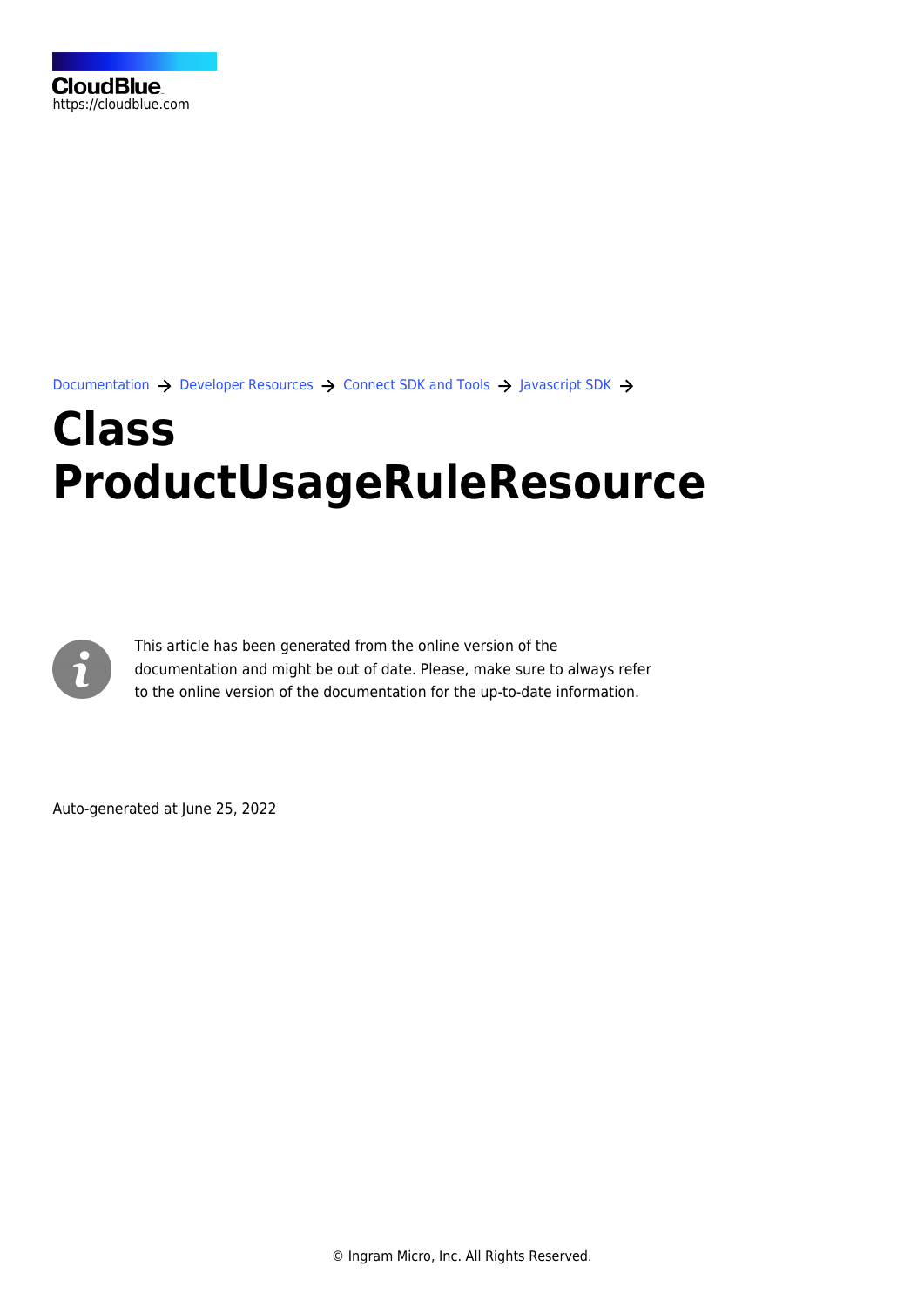# **CloudBlue**

# **Classes**

## [ProductActionResource](#page-1-0)

The ProductActionResource class provides methods to access the Action objects for a product.

#### [ProductVersionResource](#page-2-0) ⇐ GenericResource

The ProductVersionResource class provides methods to access the Version objects for a product.

[ProductConfigurationResource](#page-3-0) ⇐ GenericResource

The ProductConfigurationResource class provides methods to access the ProductConfiguration objects for a product.

#### [ProductParameterResource](#page-3-1) ⇐ GenericResource

The ProductParameterResource class provides methods to access the Productpameter objects for a product.

#### [ProductConnectionsResource](#page-3-2) ⇐ GenericResource

The ProductConnectionsResource class provides methods to access the ProductConnection objects for a product.

[ProductUsageRuleResource](#page-3-3) ⇐ GenericResource

The ProductUsageRulesResource class provides methods to access the ProductUsageRule objects for a product.

[ProductResource](#page-4-0) ⇐ GenericResource

The ProductResource class provides methods to access the products endpoint of the Cloud Blue Connect API.

# <span id="page-1-0"></span>**ProductActionResource**

The ProductActionResource class provides methods to access the Action objects for a product.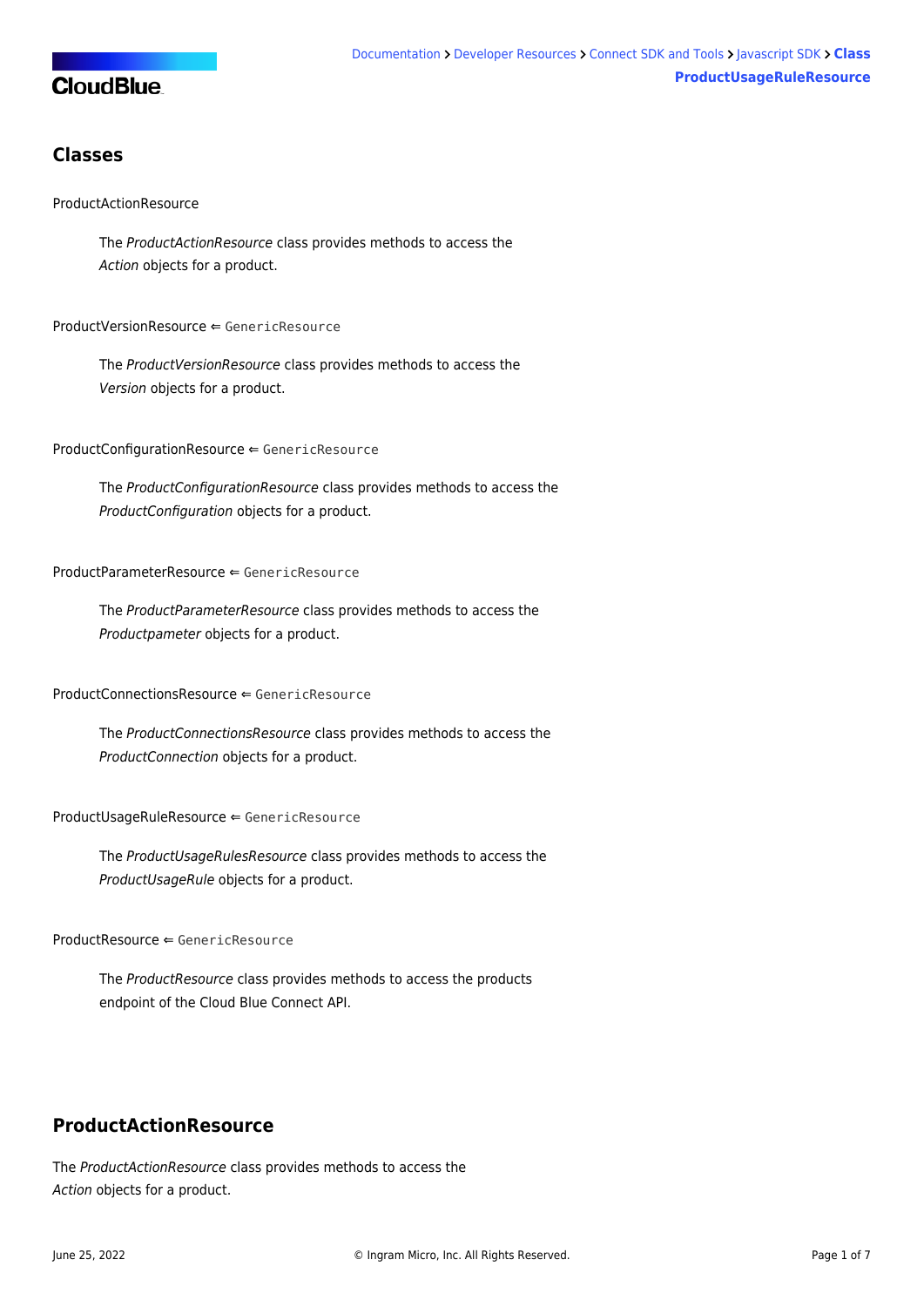

**Kind**: global class **Category**: Resources

## **productActionResource.link(id, assetId) ⇒ object**

Returns the ActionLink object for a product and asset.

**Kind**: instance method of [ProductActionResource](#page-1-0) **Returns**: object – The ActionLink object.

| Param   | Tvpe   |                                      | <b>Description</b> |
|---------|--------|--------------------------------------|--------------------|
| id      | strina | The unique identifier of the Action. |                    |
| assetid | string | The unique identifier of the Asset.  |                    |

# <span id="page-2-0"></span>**ProductVersionResource ⇐ GenericResource**

The ProductVersionResource class provides methods to access the Version objects for a product.

**Kind**: global class **Extends**: GenericResource **Category**: Resources

- [ProductVersionResource](#page-2-0) ← GenericResource
	- [new ProductVersionResource\(client, baseUri\)](#page-2-1)
	- [.actions\(id\)](#page-2-2) ⇒ [ProductActionResource](#page-1-0)

## <span id="page-2-1"></span>**new ProductVersionResource(client, baseUri)**

Creates a new instance of the ProductVersionResource class.

**Returns**: [ProductVersionResource](#page-2-0) – An instance of the ProductVersionResource class.

<span id="page-2-2"></span>

| Param   | Type          | <b>Description</b>                      |
|---------|---------------|-----------------------------------------|
| client  | ConnectClient | An instance of the ConnectClient class. |
| baseUri | string        | The base uri for this resource.         |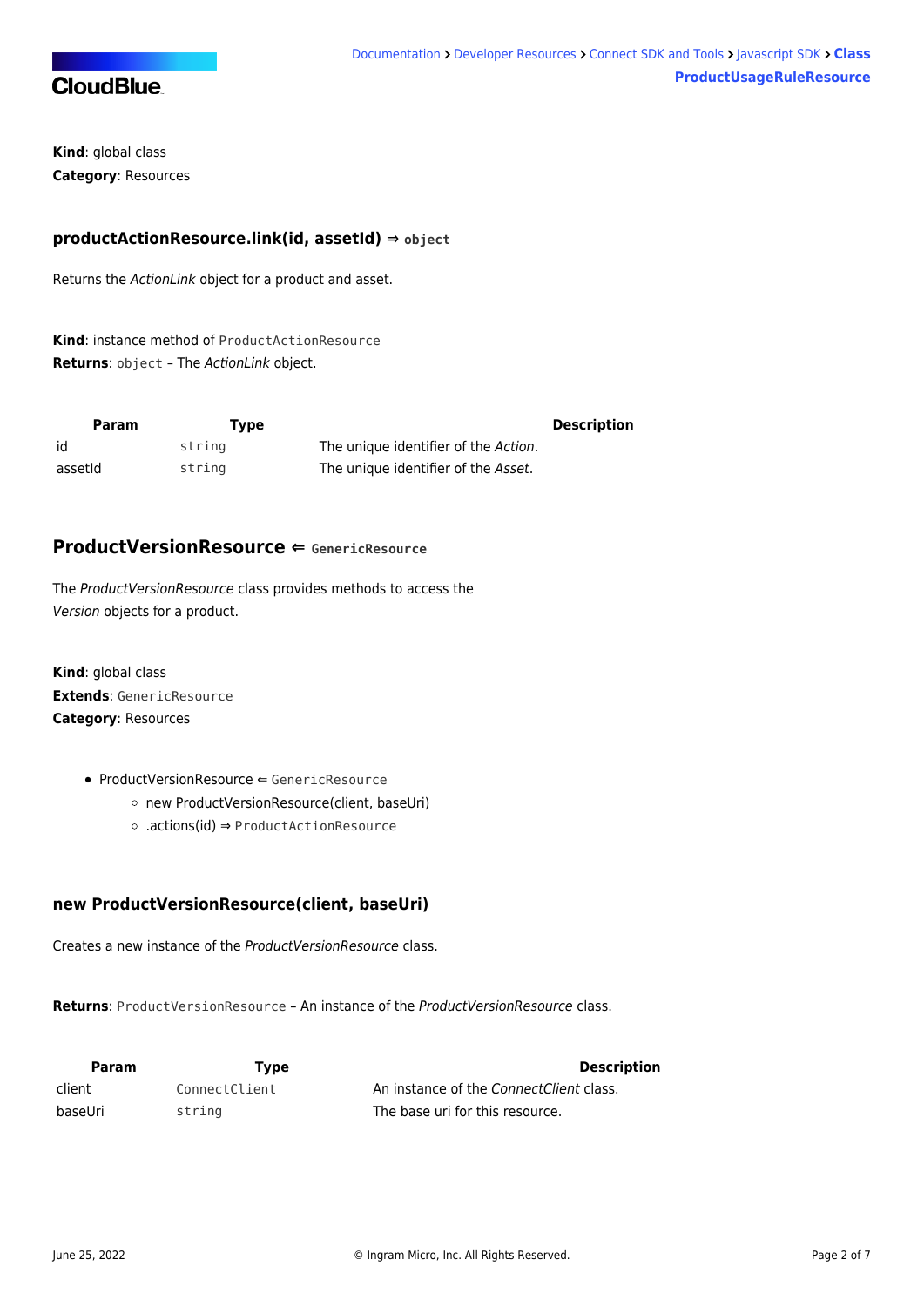

## **productVersionResource.actions(id) ⇒ [ProductActionResource](#page-1-0)**

Returns an instance of the ProductActionResource class to access the Action objects configured for a specific version of a Product.

**Kind**: instance method of [ProductVersionResource](#page-2-0) **Returns**: [ProductActionResource](#page-1-0) – The instance of the ProductActionResource class for a product/version.

<span id="page-3-0"></span>

| Param | Tvpe   | <b>Description</b>                                         |
|-------|--------|------------------------------------------------------------|
| id    | string | The unique identifier of the Version object for a Product. |

## **ProductConfigurationResource ⇐ GenericResource**

The ProductConfigurationResource class provides methods to access the ProductConfiguration objects for a product.

**Kind**: global class **Extends**: GenericResource **Category**: Resources

## <span id="page-3-1"></span>**ProductParameterResource ⇐ GenericResource**

The ProductParameterResource class provides methods to access the Productpameter objects for a product.

**Kind**: global class **Extends**: GenericResource **Category**: Resources

# <span id="page-3-2"></span>**ProductConnectionsResource ⇐ GenericResource**

The ProductConnectionsResource class provides methods to access the ProductConnection objects for a product.

<span id="page-3-3"></span>**Kind**: global class **Extends**: GenericResource **Category**: Resources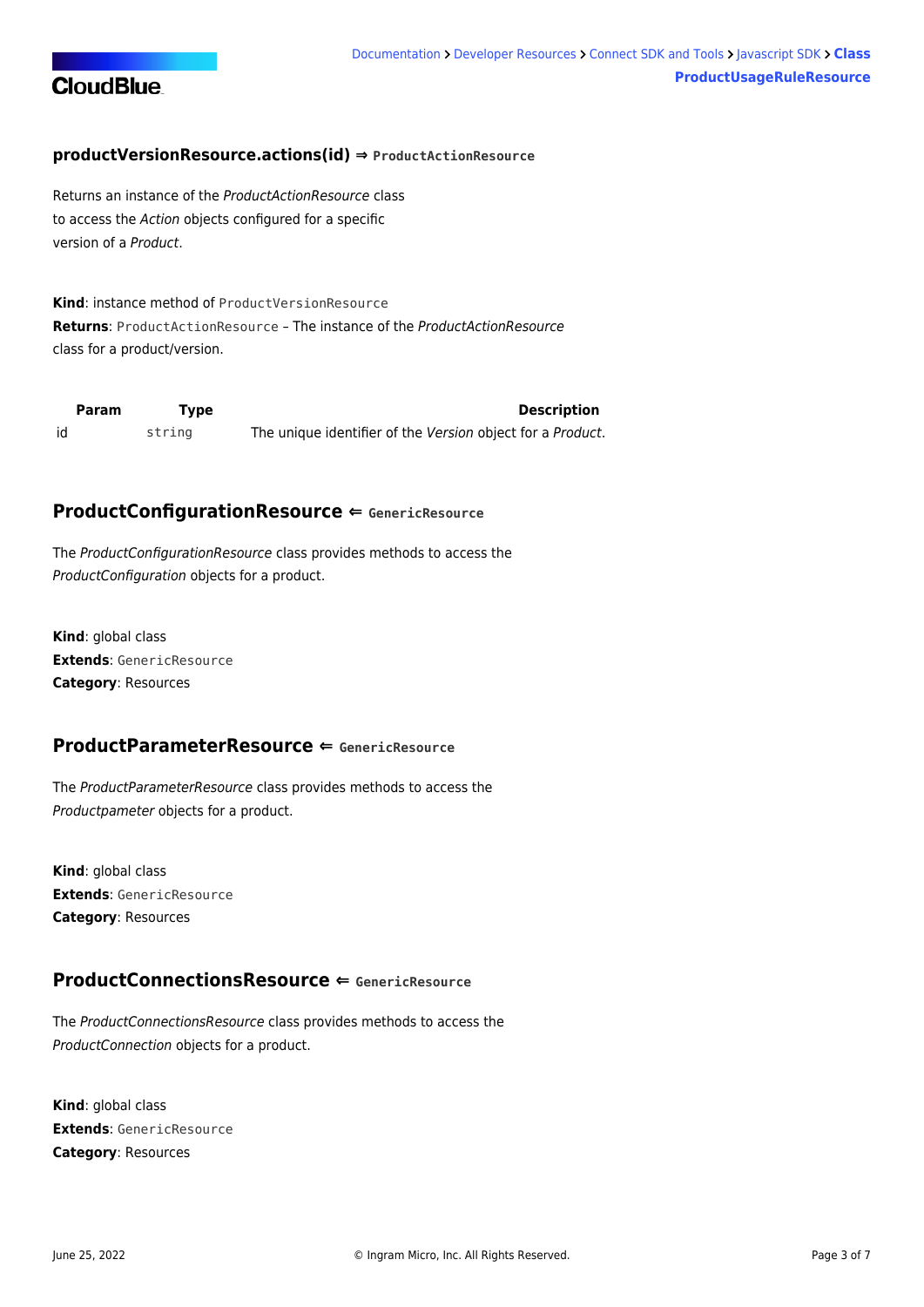

# **ProductUsageRuleResource ⇐ GenericResource**

The ProductUsageRulesResource class provides methods to access the ProductUsageRule objects for a product.

**Kind**: global class **Extends**: GenericResource **Category**: Resources

## <span id="page-4-0"></span>**ProductResource ⇐ GenericResource**

The ProductResource class provides methods to access the products endpoint of the Cloud Blue Connect API.

**Kind**: global class **Extends**: GenericResource **Category**: Resources

- [ProductResource](#page-4-0) ← GenericResource
	- [new ProductResource\(client\)](#page-4-1)
	- [.actions\(id\)](#page-4-2) ⇒ [ProductActionResource](#page-1-0)
	- [.versions\(id\)](#page-5-0) ⇒ [ProductVersionResource](#page-2-0)
	- [.configurations\(id\)](#page-5-1) ⇒ [ProductConfigurationResource](#page-3-0)
	- [.parameters\(id\)](#page-5-2) ⇒ [ProductParameterResource](#page-3-1)
	- [.connections\(id\)](#page-6-0) ⇒ [ProductConnectionsResource](#page-3-2)
	- [.usageRules\(id\)](#page-6-1) ⇒ [ProductUsageRuleResource](#page-3-3)
	- [.getTemplates\(id\)](#page-6-2) ⇒ Array
	- [.getParameters\(id\)](#page-6-3) ⇒ Array
	- [.getItems\(id\)](#page-7-0) ⇒ Array
	- [.getConnections\(id\)](#page-7-1) ⇒ Array

## <span id="page-4-1"></span>**new ProductResource(client)**

Creates a new instance of the ProductResource class.

**Returns**: [ProductResource](#page-4-0) – An instance of the ProductResource class.

<span id="page-4-2"></span>

| <b>Param</b> | Type          | <b>Description</b>                      |
|--------------|---------------|-----------------------------------------|
| client       | ConnectClient | An instance of the ConnectClient class. |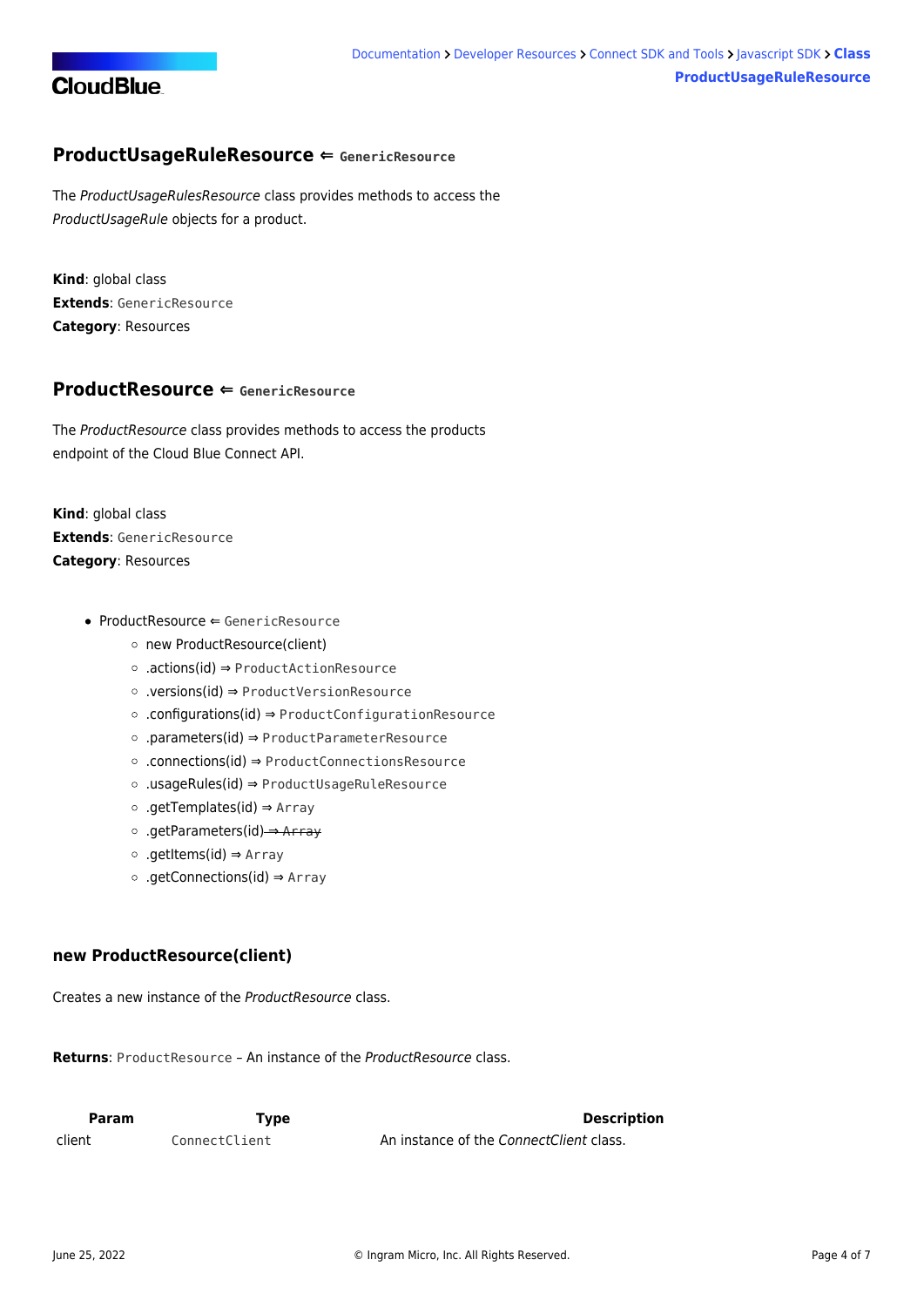

## **productResource.actions(id) ⇒ [ProductActionResource](#page-1-0)**

Returns an instance of the ProductActionResource for a Product.

**Kind**: instance method of [ProductResource](#page-4-0) **Returns**: [ProductActionResource](#page-1-0) – An instance of the ProductActionResource for the product.

<span id="page-5-0"></span>

|    | <b>Param</b> | Type   | <b>Description</b>                    |
|----|--------------|--------|---------------------------------------|
| id |              | string | The unique identifier of the Product. |

#### **productResource.versions(id) ⇒ [ProductVersionResource](#page-2-0)**

Returns an instance of the ProductVersionResource for a Product.

**Kind**: instance method of [ProductResource](#page-4-0)

**Returns**: [ProductVersionResource](#page-2-0) – An instance of the ProductVersionResource for the product.

<span id="page-5-1"></span>

|    | <b>Param</b> | Type   | <b>Description</b>                    |
|----|--------------|--------|---------------------------------------|
| id |              | string | The unique identifier of the Product. |

#### **productResource.configurations(id) ⇒ [ProductConfigurationResource](#page-3-0)**

Returns an instance of the ProductConfigurationResource for a ProductConfiguration.

**Kind**: instance method of [ProductResource](#page-4-0) **Returns**: [ProductConfigurationResource](#page-3-0) – An instance of the ProductConfigurationResource for the product.

<span id="page-5-2"></span>

|    | <b>Param</b> | Type   | <b>Description</b>                    |
|----|--------------|--------|---------------------------------------|
| id |              | string | The unique identifier of the Product. |

#### **productResource.parameters(id) ⇒ [ProductParameterResource](#page-3-1)**

Returns an instance of the ProductParameterResource for a Product.

**Kind**: instance method of [ProductResource](#page-4-0)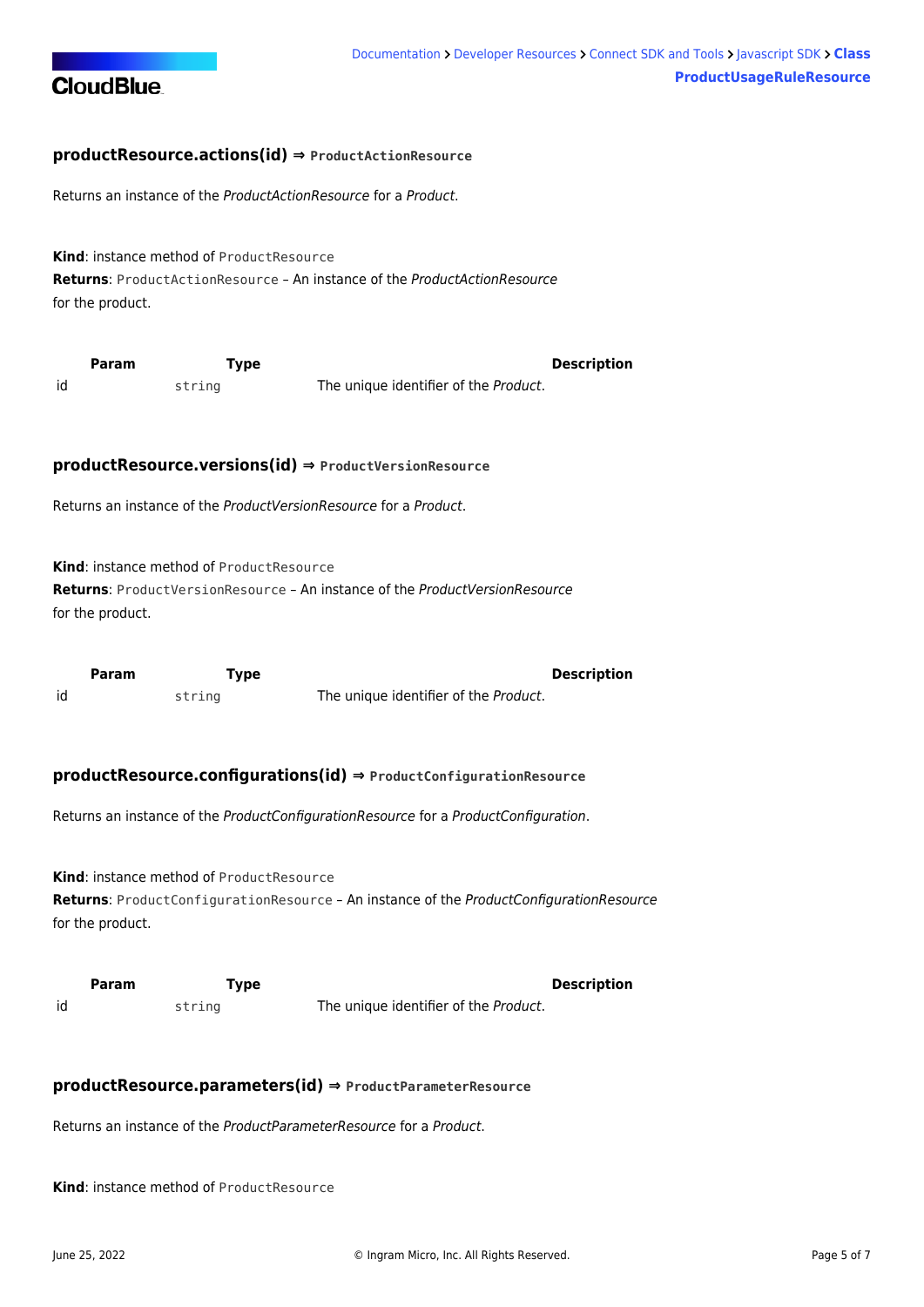

**Returns**: [ProductParameterResource](#page-3-1) – An instance of the ProductParameterResource for the product.

<span id="page-6-0"></span>

|    | Param | Type   |                                       | <b>Description</b> |
|----|-------|--------|---------------------------------------|--------------------|
| id |       | string | The unique identifier of the Product. |                    |

## **productResource.connections(id) ⇒ [ProductConnectionsResource](#page-3-2)**

Returns an instance of the ProductConnectionsResource for a Product.

**Kind**: instance method of [ProductResource](#page-4-0) **Returns**: [ProductConnectionsResource](#page-3-2) – An instance of the ProductParameterResource for the product.

<span id="page-6-1"></span>

|    | <b>Param</b> | Type   | <b>Description</b>                    |  |
|----|--------------|--------|---------------------------------------|--|
| id |              | string | The unique identifier of the Product. |  |

## **productResource.usageRules(id) ⇒ [ProductUsageRuleResource](#page-3-3)**

Returns an instance of the ProductUsageRulesResource for a Product.

**Kind**: instance method of [ProductResource](#page-4-0)

**Returns**: [ProductUsageRuleResource](#page-3-3) – An instance of the ProductUsageRuleResource for the product.

<span id="page-6-2"></span>

|    | Param | rype   | <b>Description</b>                    |
|----|-------|--------|---------------------------------------|
| id |       | string | The unique identifier of the Product. |

## **productResource.getTemplates(id) ⇒ Array**

Returns the list of Template objects configured for the Product.

**Kind**: instance method of [ProductResource](#page-4-0) **Returns**: Array – The list of Template objects.

<span id="page-6-3"></span>

|    | Param | Type   |                                       | <b>Description</b> |
|----|-------|--------|---------------------------------------|--------------------|
| id |       | strina | The unique identifier of the Product. |                    |